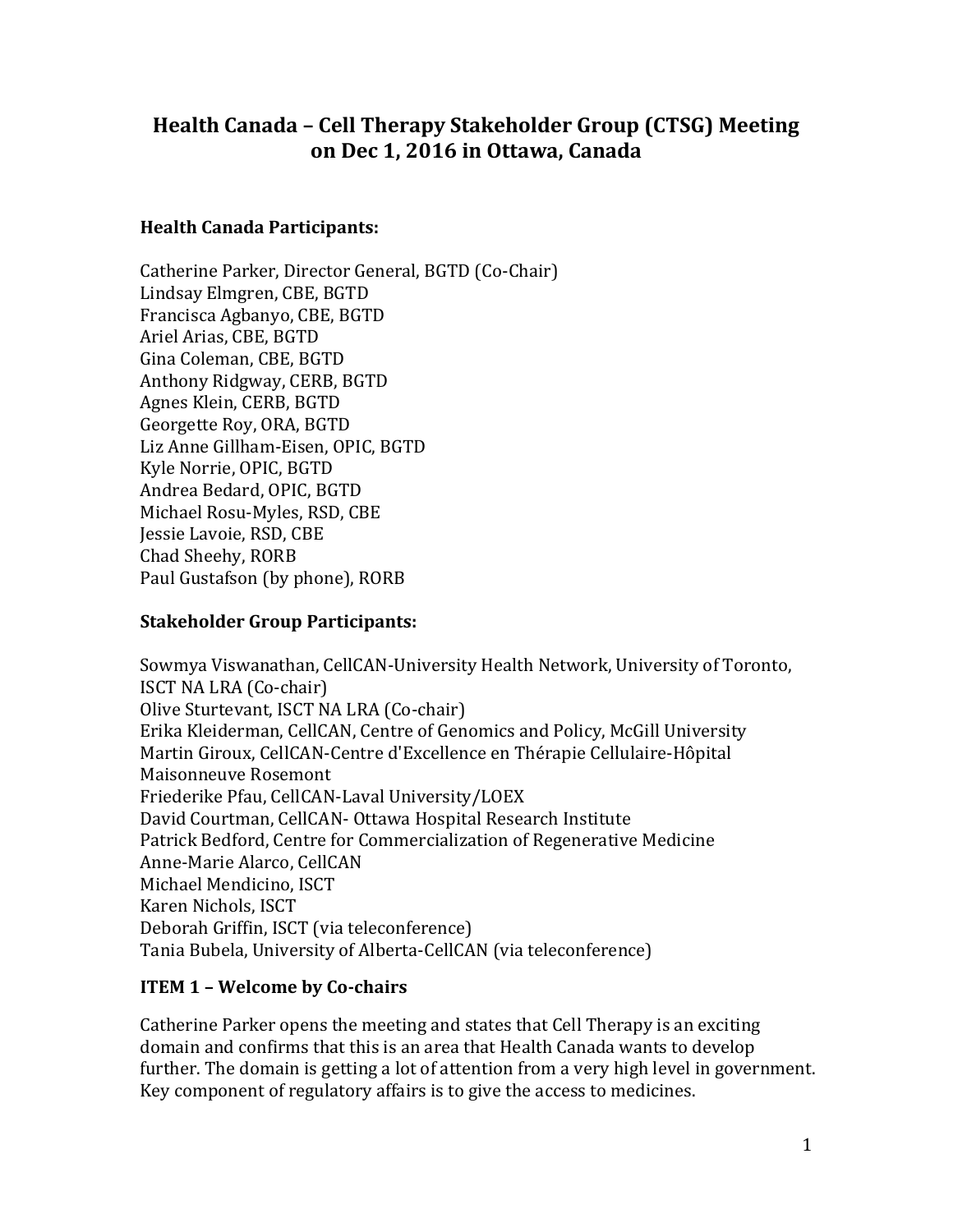Sowmya Viswanathan confirms that the stakeholder group is very happy to have this opportunity to share concerns and progress in these biannual meetings. She offers to take care of the first draft of the minutes and to circulate the first draft to ISCT and Health Canada. Health Canada accepts the offer. Andrea Bedard accepts to provide the attendance list. Also the use of services like WebEx could be helpful to those not attending in person.

Olive Sturtevant thanks for the great opportunity to exchange with Health Canada and her colleagues from Canada.

# **ITEM 2 – New Substances Notification Regulation (NSNR)**

Sowmya mentions that the discussion about the New Substances Notification Regulation had been dropped from this meeting and should be returned to the agenda for the spring 2017 meeting. Health Canada confirmed that this would be the case, and that the people responsible for interacting with the Canadian Environmental Protection Agency would be present.

# **ITEM 3 - Labeling of cellular products – Olive Sturtevant** - Information (slides)

The presentation has been presented to the FDA in October.

Practice of labeling of cellular products produced by external manufacturers is that no additional confirmatory testing is done when the product returns. The process is relying solely on donor ID – ISBT-128 practices – for blood/tissue/cellular products. Everything is bar coded and scanned against patient wrist band. No patient ID is on the product label. Someone has to assume risk of re-identifying patient.

A product ID at time of collection and all through manufacturing and infusion process would allow for – bidirectional traceability. USAN terminology and NDC + ISBT 128 coding would provide good traceability.

Health Canada responds that a collaborative effort should be sought. What is the question for Health Canada that you are looking for? An agency buy- in?

What FDA responded is that it is an issue that is not 100% on their radar and they want multiple groups to come up with proposals. Some of the issues are on a basis of institutions rules. One example was given where no initials and no birth date are allowed as an identifier. A solution would be to have the information bar coded so that it is not eye readable. And additional labels could be provided to the manufacturer.

If HC has a position, then it would be useful to help implement with REBs at our local hospitals, within policy purview, given that there is lot of pushback from REBs to protect patient privacy. A statement or requirement by Health Canada would go a long way in dealing with institutions.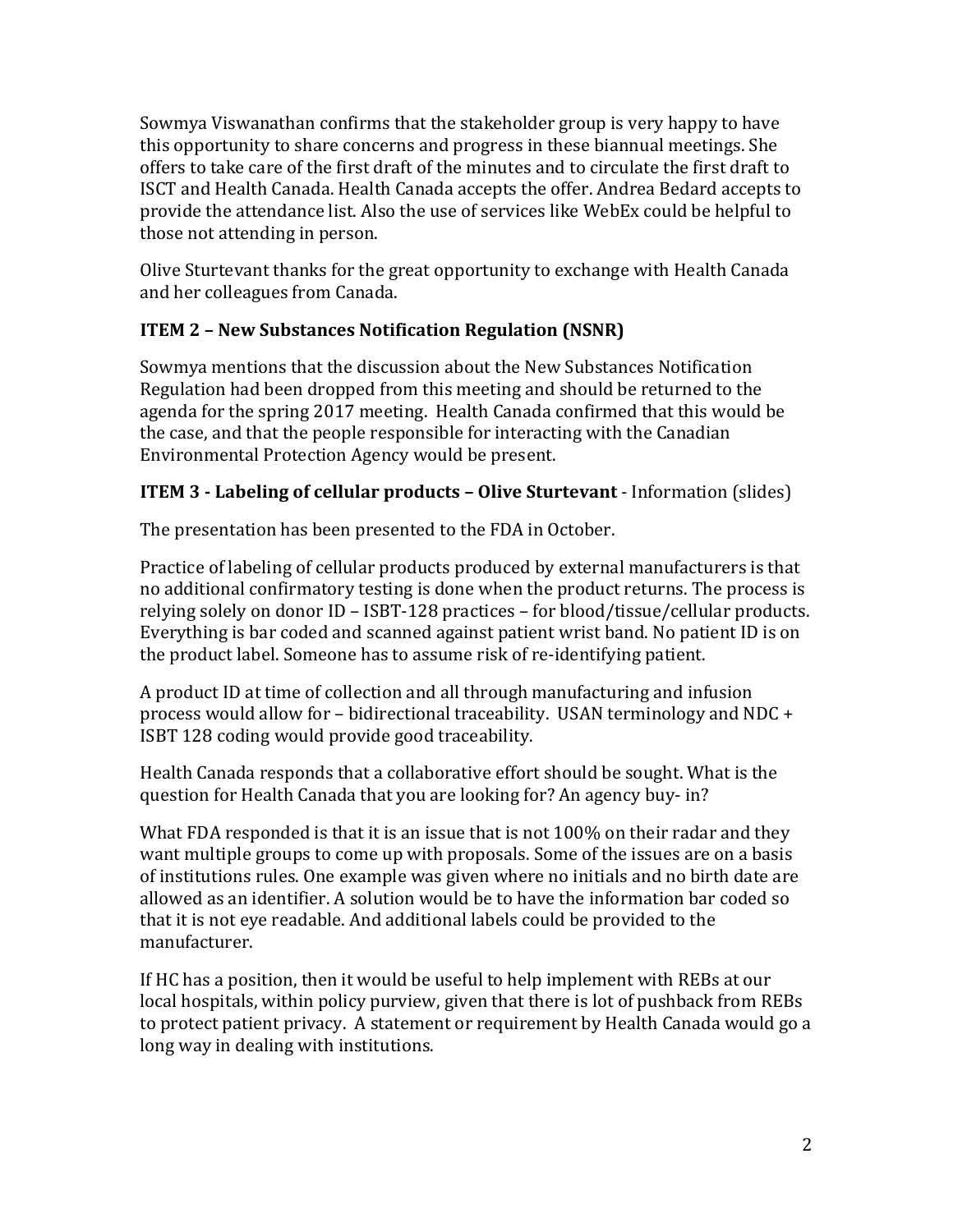## **ITEM 4 - Appropriate Staging and Sizing of Cell Based Therapy Trials – David Courtman** – Information

No slides were used for this topic.

How do we guide investigators as to appropriate size and staging of clinical trials? There are implications coming towards us in terms of having more rigorous GMP for trials identified as late stage. Many of us are coming from academic health centres and are not targeting commercialization. What are the criteria for a decision between a Phase I (early) to a very late stage trial?

How do you view the progression through the trial stages and associated GMP facilities? Is trial size a criterion (number of centers, number of patients)?

#### Discussion

Early and late stage phase does not rely on size. Unconventional design of studies must be included, that is the only way you can make them work. Small studies can have appropriate analytics. There have been small trials for specificity of 30 to 40 that have the sufficient outcome with appropriate analytics. Small radiopharmaceuticals trials with patient numbers of 30-50 are okay with right statistical design. There needs to be some animal data. Standard paradigm where you can use standard treatment, some cannot be blinded or randomized.

Initial safety study is not the problem. What is the next step? The investigator wants to prove efficacy and wants as many patients as possible If someone has done a safety study, it can be an expansion of the initial cohort. It can be a back and forth, come talk to the regulators when needed. Communication is important.

From the inspection side there is the GMP issue. For later stages the rigour in GMP must be higher.

How much more rigour and where do we start applying it? Development of trial design is no longer a linear process.

HC Response - Reference to Annex 13 to current GMP guidelines GUI-0036 – give some input from early to late phase trials – might be dated – 2009. Might have to more in depth discussion to see how it can be applied to cellular tx/gene tx. EU – new GMP guidelines for ATMPs – for early vs. later stage trials. ISO / USP 1046 and 1047. Will evaluate that information to refine our guideline to get more clarity on this product class.

GMP Elements that apply with CTA – some exclusions apply. There is expectation to comply with GMP – those prescribed in Annex 13 – which allows fair bit of flexibility. As a whole process we are listening and being able to work with new technologies that are being presented to us. Work in harmonized manner with international partners – we are taking same measures to ensure safety of patients using the framework we have.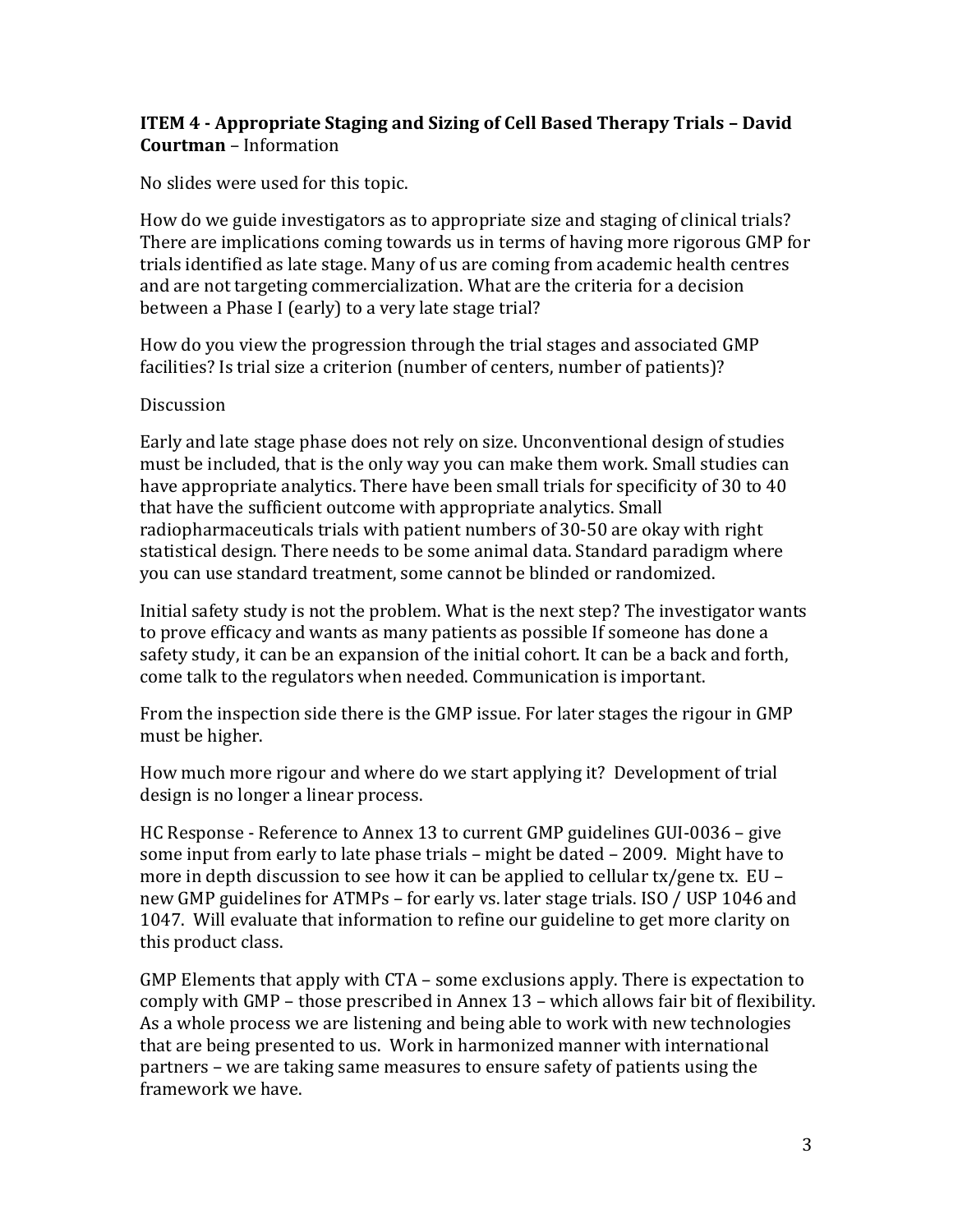## **ITEM 5 - Importance of Comprehensive Characterization of Stem Cell–Based Products.**– **Jessie Lavoie** – Information (slides)

Lavoie JR et al., Stem Cells 2016 – Integrin signaling and ECM engagement was different between responder vs. non responder MScs – EMILIN-1 and ILK identified

Decrease in potency has been observed in in animal study. The presented characterization methods could be used as a potency evaluation tool. Also the initial number of MSC in bone marrow biopsies is unknown. It is also highly donor dependent. The quality of the bone marrow sample is important. It is highly heterogeneous product.

Sometimes if you make the product more homogenous you lose efficacy. Often cells are a mixed product that works best in a mixture. How do we look at the cumulative effect of those multiple trials? Registry of data from the cell therapy community. Markers depend also on manufacturing process and all those MSC trials are produced differently.

Ad Database approach is possible.

**ITEM 6 - Standards Efforts for Cell and Gene Therapies** Internationally – Sowmya Viswanathan – Information (slides)

Standards are voluntary and consensus driven. Multiple standard organizations (ISO, ASTM). There are also Reference materials such as calibrators and comparators, and Reference data (defines a set of permissible data) such as country codes, calendars, fixed conversion rates.

Examples:

CD34+ is used as a control. For example in Flow Cytometry. Dependable calibrator. CD4 FITC cell control. Distributed by NIBS. Benchmark in house assays. Recombinant adeno-associated virus 2 (AAV2) is a reference material. Reference data for pluripotency, a database online Pluritest (Scripps Institute), based on statistics analysis, the database the gives you a pluripotency score. Could possibly be used as a reference to prove the non-pluripotency of cells. Open access standard database.

Discussions about terminology that can evolve into guidelines or standards. Biological activity = potency

CSA in Canada, (ISO committee's participant) ISO TC 276 Working group Biotechnology (the presenter is a participant). Was formed in 2013. Examples: characterization of cells, requirements for biobanks.

The Standard coordinating body (SCB) is presented by Mike Mendicino. The SCB is a non-profit organization that serves four sectors: i) cell therapy, ii) gene therapy, iiii) tissue engineering, and iv) cell-based drug discovery This work is going to be funded by different sources such as grants, etc. The SCB has an MOU with NIST. This public-private partnership will officially launch in January, 2017.